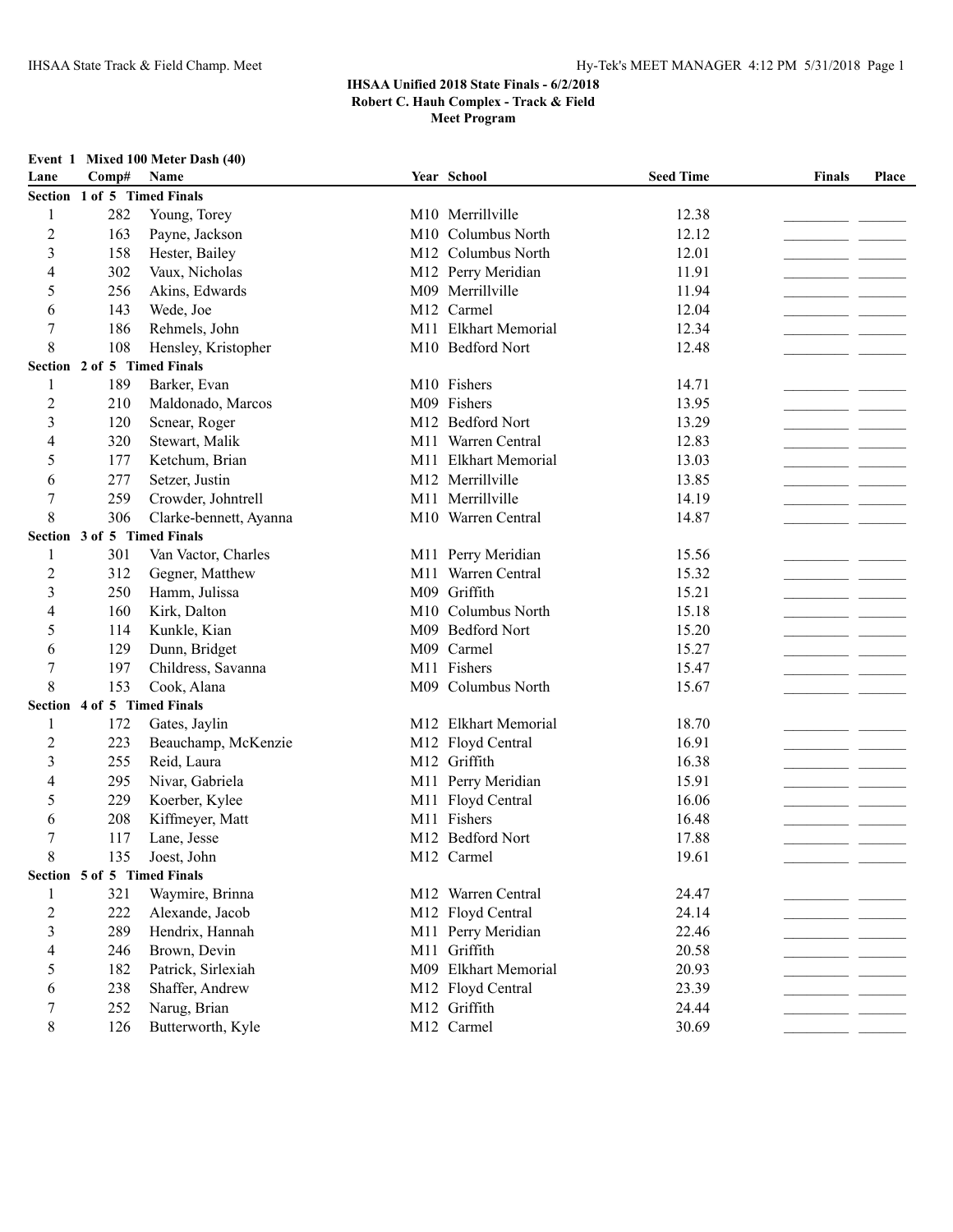**Meet Program**

|      |               | Event 2 Mixed 400 Meter Dash (40) |
|------|---------------|-----------------------------------|
| Lane | $Comn\#$ Name |                                   |

| Lane           | Comp#                       | Name                    | Year School          | <b>Seed Time</b> | <b>Finals</b> | Place |
|----------------|-----------------------------|-------------------------|----------------------|------------------|---------------|-------|
|                | Section 1 of 5 Timed Finals |                         |                      |                  |               |       |
| 1              | 180                         | Mota, Roberto           | M12 Elkhart Memorial | 58.96            |               |       |
| 2              | 305                         | Clark, Tyler            | M12 Warren Central   | 56.95            |               |       |
| 3              | 127                         | Conway, Michael         | M12 Carmel           | 55.53            |               |       |
| 4              | 273                         | Parker, Korey           | M10 Merrillville     | 54.50            |               |       |
| 5              | 271                         | Navarro, Alex           | M12 Merrillville     | 55.18            |               |       |
| 6              | 156                         | Gill, Ross              | M12 Columbus North   | 55.84            |               |       |
| 7              | 125                         | Blake, Joe              | M12 Carmel           | 58.35            |               |       |
| 8              | 318                         | Priso batoum, Elie jeff | M10 Warren Central   | 59.50            |               |       |
|                | Section 2 of 5 Timed Finals |                         |                      |                  |               |       |
| 1              | 159                         | Holley, Josh            | M12 Columbus North   | 1:04.89          |               |       |
| $\overline{2}$ | 101                         | Adkisson, Dominic       | M11 Bedford Nort     | 1:02.86          |               |       |
| 3              | 249                         | Diamond, Jake           | M12 Griffith         | 1:00.80          |               |       |
| 4              | 178                         | Lehner, Tyler           | M10 Elkhart Memorial | 59.58            |               |       |
| 5              | 168                         | Wilson, Max             | M09 Columbus North   | 1:00.73          |               |       |
| 6              | 241                         | Suer, Reid              | M12 Floyd Central    | 1:01.13          |               |       |
| 7              | 123                         | Storms, Peyton          | M11 Bedford Nort     | 1:04.27          |               |       |
| 8              | 216                         | Taulman, Nick           | M11 Fishers          | 1:05.17          |               |       |
|                | Section 3 of 5 Timed Finals |                         |                      |                  |               |       |
| 1              | 283                         | Birge, Damon            | M12 Perry Meridian   | 1:17.99          | _ _           |       |
| 2              | 248                         | Cheairs, Kenyon         | M10 Griffith         | 1:16.17          |               |       |
| 3              | 232                         | Meunier, McKenna        | M12 Floyd Central    | 1:09.97          |               |       |
| 4              | 107                         | Fitzpatrick, Tyler      | M10 Bedford Nort     | 1:07.43          |               |       |
| 5              | 173                         | Goldsborough, James     | M11 Elkhart Memorial | 1:09.88          |               |       |
| 6              | 314                         | Holton, Lawrance        | M12 Warren Central   | 1:10.12          |               |       |
| 7              | 275                         | Perosky, George         | M12 Merrillville     | 1:17.76          |               |       |
| 8              | 254                         | Perez, Vicky            | M12 Griffith         | 1:18.09          |               |       |
|                | Section 4 of 5 Timed Finals |                         |                      |                  |               |       |
| 1              | 290                         | Hirlston, Ryan          | M10 Perry Meridian   | 1:24.13          |               |       |
| $\overline{c}$ | 315                         | Miller, Gilbert         | M10 Warren Central   | 1:21.74          |               |       |
| 3              | 195                         | Bridgeforth, Kellen     | M10 Fishers          | 1:20.17          |               |       |
| 4              | 202                         | Grater, Lauren          | M11 Fishers          | 1:18.14          |               |       |
| 5              | 190                         | Beaty, Safina           | M12 Fishers          | 1:18.51          |               |       |
| 6              | 225                         | Campbell, Avery         | M09 Floyd Central    | 1:21.41          |               |       |
| 7              | 166                         | Watts, Randall          | M12 Columbus North   | 1:21.94          |               |       |
| 8              | 104                         | Brock, Anijo            | M11 Bedford Nort     | 1:25.96          |               |       |
|                | Section 5 of 5 Timed Finals |                         |                      |                  |               |       |
|                | 293                         | Kreuzman, Abigail       | M10 Perry Meridian   | 1:43.77          |               |       |
| $\overline{c}$ | 236                         | Schindler, Brayden      | M09 Floyd Central    | 1:33.41          |               |       |
| 3              | 246                         | Brown, Devin            | M11 Griffith         | 1:29.98          |               |       |
| 4              | 139                         | Malek, Naveed           | M12 Carmel           | 1:27.16          |               |       |
| 5              | 188                         | Williams, Julian        | M11 Elkhart Memorial | 1:29.67          |               |       |
| 6              | 146                         | Young, Hannah           | M11 Carmel           | 1:32.51          |               |       |
| 7              | 264                         | Haymon, James           | M09 Merrillville     | 1:36.21          |               |       |
| 8              | 292                         | Kavanaugh, Caroline     | M12 Perry Meridian   | 2:05.71          |               |       |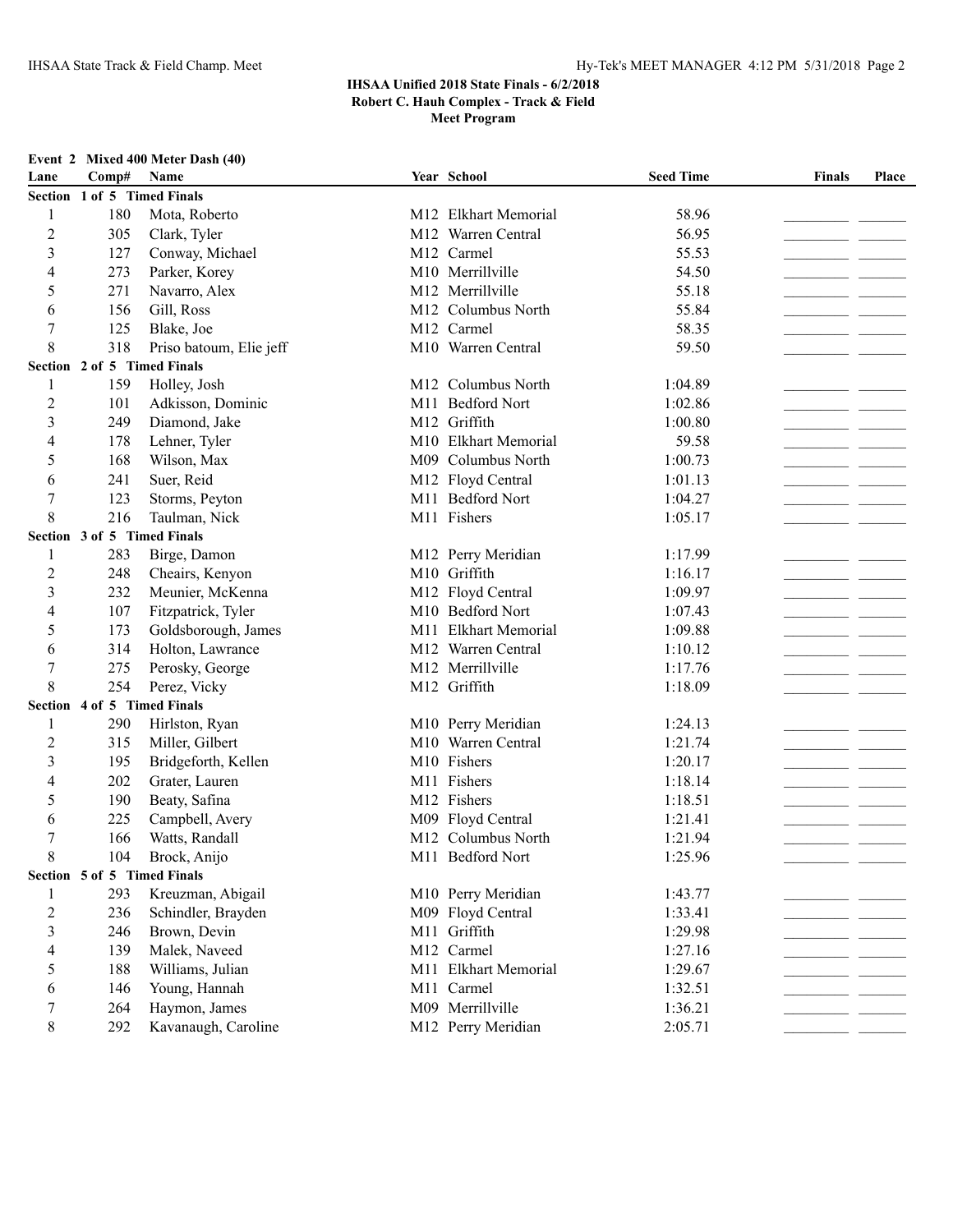**Meet Program**

#### **Event 3 Mixed 4x100 Meter Relay (19)**

| Lane           | Comp#<br><b>Team</b>           |                               | Relay                           | <b>Seed Time</b><br><b>Finals</b>                                   | <b>Place</b> |
|----------------|--------------------------------|-------------------------------|---------------------------------|---------------------------------------------------------------------|--------------|
| <b>Section</b> | 1 of 4 Timed Finals            |                               |                                 |                                                                     |              |
| $\sqrt{2}$     | <b>Bedford North Lawrence</b>  |                               | B                               | 1:05.63                                                             |              |
|                | 1) #122 Standifer, Haley 10    | 2) #116 Lane, Jenna 12        | $3)$ #102 Anderson, Allison 10  | 4) #121 Siedl, Kaiti 12                                             |              |
| 3              | Fishers                        |                               | B                               | 1:04.94                                                             |              |
|                | 1) #200 Dale, Lindsay 11       | 2) #201 Godleski, Laura 12    | 3) #220 Wills, Ariana 11        | 4) #212 McGuire, Mary 12                                            |              |
|                | 5) #203 Green, Alyssa 11       | 6) #209 Maahs, Libby 10       | 7) #193 Bond, Brynn 09          |                                                                     |              |
| 4              | Columbus North                 |                               | B                               | 1:03.66                                                             |              |
|                | 1) #152 Castaneda, Marisol 09  | 2) #151 Borger, Jenna 12      | 3) #153 Cook, Alana 09          | 4) #165 Tynan, Liz 12                                               |              |
|                | 5) #161 Patberg, Kelsey 12     | 6) #162 Patberg, Kenzie 12    | 7) #164 Satterfield, Cassidy 12 | 8) #167 Willaims, Grace 12                                          |              |
| 5              | Elkhart Memorial               |                               | B                               | 1:03.94                                                             |              |
|                | 1) #171 Fine, Trinity 09       | 2) #176 Kersten, Emily 09     |                                 | 3) #183 Ponce-Acevedo, Tatiana 10 4) #184 Ponce-Acevedo, Viviana 10 |              |
|                | 5) #179 Miller, Kamryn 12      | 6) #175 Jackson, Jadyn 10     | 7) #169 Dale, Kambria 12        |                                                                     |              |
| 6              | Carmel                         |                               | B                               | 1:04.10                                                             |              |
|                | 1) #138 Lam, Whitney 11        | 2) #140 Piha, Liz 09          | 3) #128 Daggett, Megan 10       | 4) #137 Katayayan, Anisha 12                                        |              |
|                | 5) #146 Young, Hannah 11       | 6) #145 Wilt, Mavkenzie 11    | 7) #136 Johnson, Lauren 12      | 8) #129 Dunn, Bridget 09                                            |              |
| Section        | 2 of 4 Timed Finals            |                               |                                 |                                                                     |              |
| 3              | Floyd Central                  |                               | B                               | 1:20.19                                                             |              |
|                | 1) #227 Gibson, Kylie 12       | 2) #231 Melton, Hannah 12     | 3) #234 Roberts, Gracie 10      | 4) #240 Stocksdale, Hallie 09                                       |              |
| 4              | Merrillville                   |                               | $\overline{B}$                  | 1:08.83                                                             |              |
|                | 1) #258 Butts, Imani 11        | 2) #265 Haymon, JaQuisha 10   | 3) #268 Keys, Jermani 11        | 4) #274 Perosky, Caitlyn 10                                         |              |
|                | 5) #269 Lewis, Faith 09        | 6) #272 Norwood, Shaiana 10   |                                 |                                                                     |              |
| 5              | Perry Meridian                 |                               | B                               | 1:12.87                                                             |              |
|                | 1) #297 Ray, Emily 12          | 2) #284 Bromund, Stefka 10    | 3) #294 Monroe, Natalie 12      | 4) #296 Pipes, Savanna 10                                           |              |
|                | 5) #298 Rogers, Brittany 12    | 6) #299 Scales, Jacey 12      |                                 |                                                                     |              |
| 6              | Warren Central                 |                               | $\, {\bf B}$                    | 1:14.58                                                             |              |
|                | 1) #322 Westerfield, Shelby 10 | 2) #311 Garrison, Kimberly 12 | 3) #319 Roton, Angel 12         | 4) #306 Clarke-bennett, Ayanna 10                                   |              |
|                | 5) #321 Waymire, Brinna 12     |                               |                                 |                                                                     |              |
| Section        | 3 of 4 Timed Finals            |                               |                                 |                                                                     |              |
| $\overline{c}$ | Elkhart Memorial               |                               | A                               | 52.32                                                               |              |
|                | 1) #186 Rehmels, John 11       | $2)$ #181 Mullins, Logan 11   | 3) #173 Goldsborough, James 11  | 4) #188 Williams, Julian 11                                         |              |
|                | 5) #178 Lehner, Tyler 10       | $6$ ) #172 Gates, Jaylin 12   |                                 |                                                                     |              |
| 3              | Columbus North                 |                               | A                               | 52.14                                                               |              |
|                | 1) #159 Holley, Josh 12        | 2) #156 Gill, Ross 12         | 3) #148 Ashcroft, Anthony 10    | 4) #150 Boldrey, Matt 12                                            |              |
|                | 5) #147 Algee, Noah 11         | 6) #149 Ashcroft, Devin 11    | 7) #163 Payne, Jackson 10       | 8) #166 Watts, Randall 12                                           |              |
| 4              | <b>Bedford North Lawrence</b>  |                               | A                               | 49.46                                                               |              |
|                | 1) #108 Hensley, Kristopher 10 | 2) #123 Storms, Peyton 11     | 3) #118 Lee, Ray 11             | 4) #103 Branham, Gavin 10                                           |              |
|                | 5) #107 Fitzpatrick, Tyler 10  | 6) #112 Johnson, Ian 11       | 7) #120 Scnear, Roger 12        |                                                                     |              |
| 5              | Fishers                        |                               | A                               | 50.06                                                               |              |
|                | 1) #205 Ibey, Josh 10          | 2) #207 Jackson, Timothy 12   | 3) #213 Rosario-Crespo, Alex 11 | 4) #215 Smith, Jack 11                                              |              |
|                | 5) #189 Barker, Evan 10        | 6) #199 Dale, Leyton 10       | 7) #210 Maldonado, Marcos 09    | 8) #218 Valerio, Anthony 09                                         |              |
| 6              | Merrillville                   |                               | A                               | 51.20                                                               |              |
|                | 1) #256 Akins, Edwards 09      | 2) #259 Crowder, Johntrell 11 | 3) #276 Pope, Dontrell 12       | 4) #277 Setzer, Justin 12                                           |              |
|                | 5) #281 Woods, Ronald 12       | 6) #261 Cruz, Martin 11       |                                 |                                                                     |              |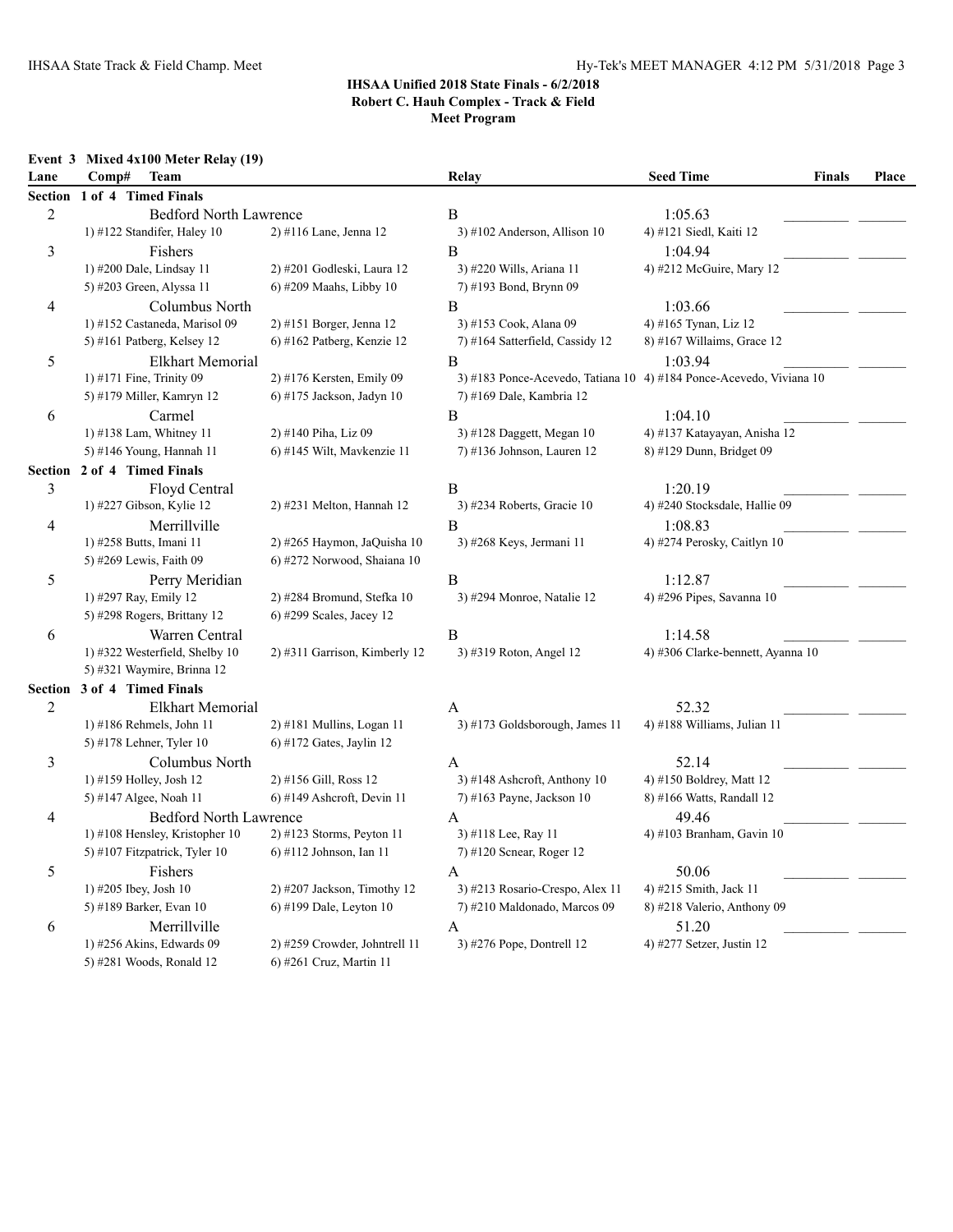#### **Section 4 of 4 Timed Finals...(Event 3 Mixed 4x100 Meter Relay (19))**

| 2                       |                       | Floyd Central                  |                                    | $\mathbf{A}$                 | 1:05.21                           |        |       |
|-------------------------|-----------------------|--------------------------------|------------------------------------|------------------------------|-----------------------------------|--------|-------|
|                         |                       | 1) #243 Yochum, Ryan 12        | 2) #226 Deluca, Mac 09             | 3) #239 Shaffer, Zack 12     | 4) #224 Brown, Eligh 09           |        |       |
| 3                       |                       | Warren Central                 |                                    | A                            | 59.96                             |        |       |
|                         |                       | 1) #314 Holton, Lawrance 12    | 2) #305 Clark, Tyler 12            | 3) #309 Dao, Branson 09      | 4) #320 Stewart, Malik 11         |        |       |
|                         |                       | 5) #304 Ayala, Lazaro 12       | 6) #318 Priso batoum, Elie jeff 10 |                              |                                   |        |       |
| 4                       |                       | Perry Meridian                 |                                    | A                            | 56.26                             |        |       |
|                         |                       | 1) #301 Van Vactor, Charles 11 | 2) #288 Harris, Raylin 12          | 3) #287 Hardcastle, Tyler 12 | 4) #302 Vaux, Nicholas 12         |        |       |
|                         |                       | 5) #286 Hagemeier, Brennan 11  | 6) #290 Hirlston, Ryan 10          |                              |                                   |        |       |
| 5                       |                       | Carmel                         |                                    | A                            | 58.89                             |        |       |
|                         |                       | 1) #133 Herod, Michael 10      | 2) #139 Malek, Naveed 12           | 3) #143 Wede, Joe 12         | 4) #127 Conway, Michael 12        |        |       |
|                         | 5) #130 Frey, Jack 12 |                                | 6) #126 Butterworth, Kyle 12       | 7) #134 Holden, Tim 12       | 8) #135 Joest, John 12            |        |       |
| 6                       |                       | Griffith                       |                                    | A                            | 59.63                             |        |       |
|                         |                       | 1) #245 Bobos, Cameron 12      | 2) #248 Cheairs, Kenyon 10         | 3) #249 Diamond, Jake 12     | 4) #253 Negron-Hilliard, Jalen 10 |        |       |
| Event 4                 |                       | <b>Mixed Long Jump (40)</b>    |                                    |                              |                                   |        |       |
| Pos                     | Comp#                 | Name                           |                                    | Year School                  | <b>Seed Mark</b>                  | Finals | Place |
|                         | Flight 1 of 5 Finals  |                                |                                    |                              |                                   |        |       |
| 1                       | 125                   | Blake, Joe                     |                                    | M12 Carmel                   | 21-04.75                          |        |       |
| $\overline{2}$          | 280                   | Williams, Malachi              |                                    | M10 Merrillville             | 19-11.50                          |        |       |
| 3                       | 207                   | Jackson, Timothy               |                                    | M12 Fishers                  | 19-08.00                          |        |       |
| 4                       | 158                   | Hester, Bailey                 |                                    | M12 Columbus North           | 18-07.00                          |        |       |
| 5                       | 150                   | Boldrey, Matt                  |                                    | M12 Columbus North           | 17-09.00                          |        |       |
| 6                       | 103                   | Branham, Gavin                 |                                    | M10 Bedford Nort             | 17-07.75                          |        |       |
| 7                       | 181                   | Mullins, Logan                 |                                    | M11 Elkhart Memorial         | 17-06.00                          |        |       |
| 8                       | 260                   | Croy, Michael                  |                                    | M11 Merrillville             | 16-08.25                          |        |       |
|                         | Flight 2 of 5 Finals  |                                |                                    |                              |                                   |        |       |
| 1                       | 245                   | Bobos, Cameron                 |                                    | M12 Griffith                 | 16-05.50                          |        |       |
| $\overline{2}$          | 112                   | Johnson, Ian                   |                                    | M11 Bedford Nort             | 16-05.50                          |        |       |
| $\mathfrak{Z}$          | 180                   |                                |                                    | M12 Elkhart Memorial         | 16-05.50                          |        |       |
|                         | 213                   | Mota, Roberto                  |                                    | M11 Fishers                  |                                   |        |       |
| 4                       |                       | Rosario-Crespo, Alex           |                                    |                              | 14-07.75                          |        |       |
| 5                       | 136                   | Johnson, Lauren                |                                    | M12 Carmel                   | 13-03.25                          |        |       |
| 6                       | 232                   | Meunier, McKenna               |                                    | M12 Floyd Central            | 13-00.00                          |        |       |
| 7                       | 288                   | Harris, Raylin                 |                                    | M12 Perry Meridian           | 12-08.00                          |        |       |
| 8                       | 102                   | Anderson, Allison              |                                    | M10 Bedford Nort             | 12-07.00                          |        |       |
|                         | Flight 3 of 5 Finals  |                                |                                    |                              |                                   |        |       |
|                         | 184                   | Ponce-Acevedo, Viviana         |                                    | M10 Elkhart Memorial         | 12-04.25                          |        |       |
| $\overline{2}$          | 255                   | Reid, Laura                    |                                    | M12 Griffith                 | 12-00.00                          |        |       |
| 3                       | 220                   | Wills, Ariana                  |                                    | M11 Fishers                  | $11 - 11.50$                      |        |       |
| 4                       | 303                   | White, Airiana                 |                                    | M12 Perry Meridian           | 11-08.00                          |        |       |
| 5                       | 253                   | Negron-Hilliard, Jalen         |                                    | M10 Griffith                 | 11-05.50                          |        |       |
| 6                       | 230                   | Mazza, Delaney                 |                                    | M12 Floyd Central            | 11-05.00                          |        |       |
| $\tau$                  | 317                   | Peterson, Charles              |                                    | M12 Warren Central           | 11-02.50                          |        |       |
| $\,$ 8 $\,$             | 148                   | Ashcroft, Anthony              |                                    | M10 Columbus North           | 10-11.00                          |        |       |
|                         | Flight 4 of 5 Finals  |                                |                                    |                              |                                   |        |       |
| $\mathbf{1}$            | 154                   | Dwyer, James                   |                                    | M11 Columbus North           | 10-07.00                          |        |       |
| $\overline{2}$          | 300                   | Sims, Erin                     |                                    | M11 Perry Meridian           | $9 - 06.50$                       |        |       |
| $\overline{\mathbf{3}}$ | 138                   | Lam, Whitney                   |                                    | M11 Carmel                   | 8-08.00                           |        |       |
| 4                       | 224                   | Brown, Eligh                   |                                    | M09 Floyd Central            | 8-05.50                           |        |       |
| 5                       | 115                   | Kyger, Byron                   |                                    | M09 Bedford Nort             | 8-04.00                           |        |       |
| 6                       | 316                   | Pedigo, Mark                   |                                    | M12 Warren Central           | 7-04.00                           |        |       |
| 7                       | 236                   | Schindler, Brayden             |                                    | M09 Floyd Central            | $7 - 02.00$                       |        |       |
| $8\,$                   | 182                   | Patrick, Sirlexiah             |                                    | M09 Elkhart Memorial         | 7-01.00                           |        |       |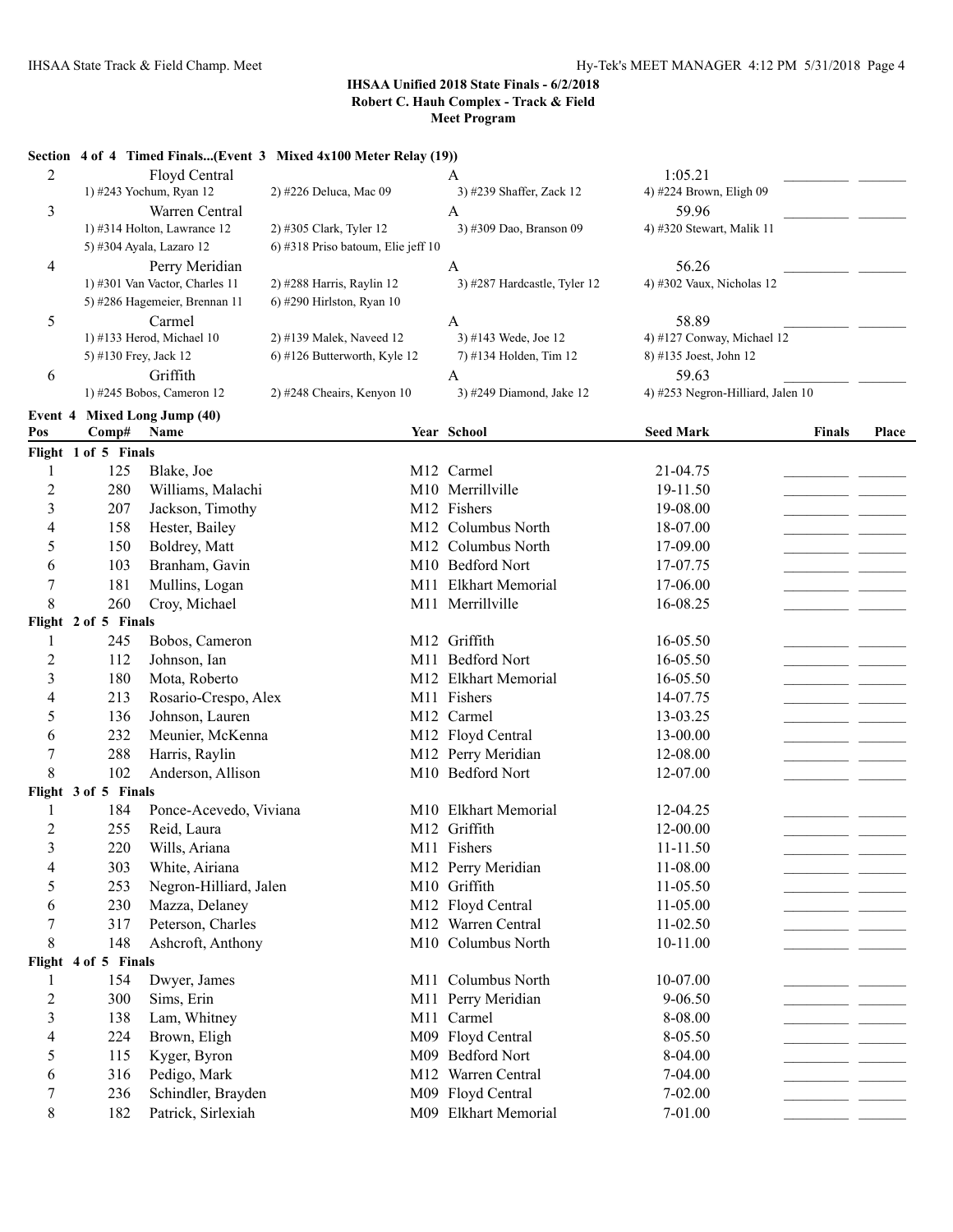**Meet Program**

|                |                             | Flight 5 of 5 Finals(Event 4 Mixed Long Jump (40)) |                      |                  |               |       |
|----------------|-----------------------------|----------------------------------------------------|----------------------|------------------|---------------|-------|
| 1              | 278                         | Shirley, Savannah                                  | M12 Merrillville     | $7 - 00.00$      |               |       |
| 2              | 247                         | Cheairs, Darius                                    | M11 Griffith         | $6 - 11.00$      |               |       |
| 3              | 214                         | Schooley, Colin                                    | M10 Fishers          | 6-09.00          |               |       |
| 4              | 315                         | Miller, Gilbert                                    | M10 Warren Central   | 6-09.00          |               |       |
| 5              | 145                         | Wilt, Mavkenzie                                    | M11 Carmel           | 6-01.00          |               |       |
| 6              | 275                         | Perosky, George                                    | M12 Merrillville     | 5-07.00          |               |       |
| 7              | 289                         | Hendrix, Hannah                                    | M11 Perry Meridian   | 4-06.00          |               |       |
| 8              | 312                         | Gegner, Matthew                                    | M11 Warren Central   | 4-05.00          |               |       |
|                | Event 5 Mixed Shot Put (40) |                                                    |                      |                  |               |       |
| Pos            | Comp#                       | Name                                               | Year School          | <b>Seed Mark</b> | <b>Finals</b> | Place |
|                | Flight 1 of 5 Finals        |                                                    |                      |                  |               |       |
| 1              | 130                         | Frey, Jack                                         | M12 Carmel           | 47-11.00         |               |       |
| 2              | 110                         | Jackson, Samuel                                    | M12 Bedford Nort     | 46-01.50         |               |       |
| 3              | 170                         | Elonich, Preston                                   | M12 Elkhart Memorial | 43-10.00         |               |       |
| 4              | 134                         | Holden, Tim                                        | M12 Carmel           | 42-04.00         |               |       |
| 5              | 157                         | Greenlee, Davin                                    | M12 Columbus North   | 41-03.50         |               |       |
| 6              | 199                         | Dale, Leyton                                       | M10 Fishers          | 38-05.00         |               |       |
| 7              | 266                         | Jones, Justyn                                      | M10 Merrillville     | 38-04.00         |               |       |
| 8              | 147                         | Algee, Noah                                        | M11 Columbus North   | 38-00.25         |               |       |
|                | Flight 2 of 5 Finals        |                                                    |                      |                  |               |       |
| 1              | 160                         | Kirk, Dalton                                       | M10 Columbus North   | 36-02.00         |               |       |
| $\overline{2}$ | 241                         | Suer, Reid                                         | M12 Floyd Central    | 35-08.50         |               |       |
| 3              | 262                         | Djukic, Nico                                       | M10 Merrillville     | 35-08.00         |               |       |
| 4              | 286                         | Hagemeier, Brennan                                 | M11 Perry Meridian   | 35-07.00         |               |       |
| 5              | 115                         | Kyger, Byron                                       | M09 Bedford Nort     | 33-00.50         |               |       |
| 6              | 215                         | Smith, Jack                                        | M11 Fishers          | 31-00.00         |               |       |
| 7              | 316                         | Pedigo, Mark                                       | M12 Warren Central   | 30-10.00         |               |       |
| 8              | 250                         | Hamm, Julissa                                      | M09 Griffith         | 30-06.00         |               |       |
|                | Flight 3 of 5 Finals        |                                                    |                      |                  |               |       |
| 1              | 243                         | Yochum, Ryan                                       | M12 Floyd Central    | 30-01.00         |               |       |
| 2              | 119                         | New, Robyn                                         | M10 Bedford Nort     | 26-03.50         |               |       |
| 3              | 281                         | Woods, Ronald                                      | M12 Merrillville     | 25-07.00         |               |       |
| 4              | 237                         | Schuley, Evan                                      | M09 Floyd Central    | 25-02.00         |               |       |
| 5              | 174                         | Hill, Carson                                       | M12 Elkhart Memorial | 24-09.00         |               |       |
| 6              | 283                         | Birge, Damon                                       | M12 Perry Meridian   | 22-04.00         |               |       |
| 7              | 219                         | White, Chloe                                       | M10 Fishers          | 21-11.00         | - -           |       |
| 8              | 131                         | Froeming, Jason                                    | M09 Carmel           | 21-01.00         |               |       |
|                | Flight 4 of 5 Finals        |                                                    |                      |                  |               |       |
| 1              | 267                         | Jordan, Westley                                    | M12 Merrillville     | 20-11.00         |               |       |
| $\overline{c}$ | 149                         | Ashcroft, Devin                                    | M11 Columbus North   | 20-07.50         |               |       |
| 3              | 176                         | Kersten, Emily                                     | M09 Elkhart Memorial | 20-07.25         |               |       |
| 4              | 183                         | Ponce-Acevedo, Tatiana                             | M10 Elkhart Memorial | 19-10.50         |               |       |
| 5              | 251                         | Kruhaj, Kacie                                      | M12 Griffith         | 19-09.00         |               |       |
| 6              | 294                         | Monroe, Natalie                                    | M12 Perry Meridian   | 19-06.00         |               |       |
| 7              | 322                         | Westerfield, Shelby                                | M10 Warren Central   | 19-01.50         |               |       |
| 8              | 310                         | Edinger, Cody                                      | M09 Warren Central   | 18-07.25         |               |       |